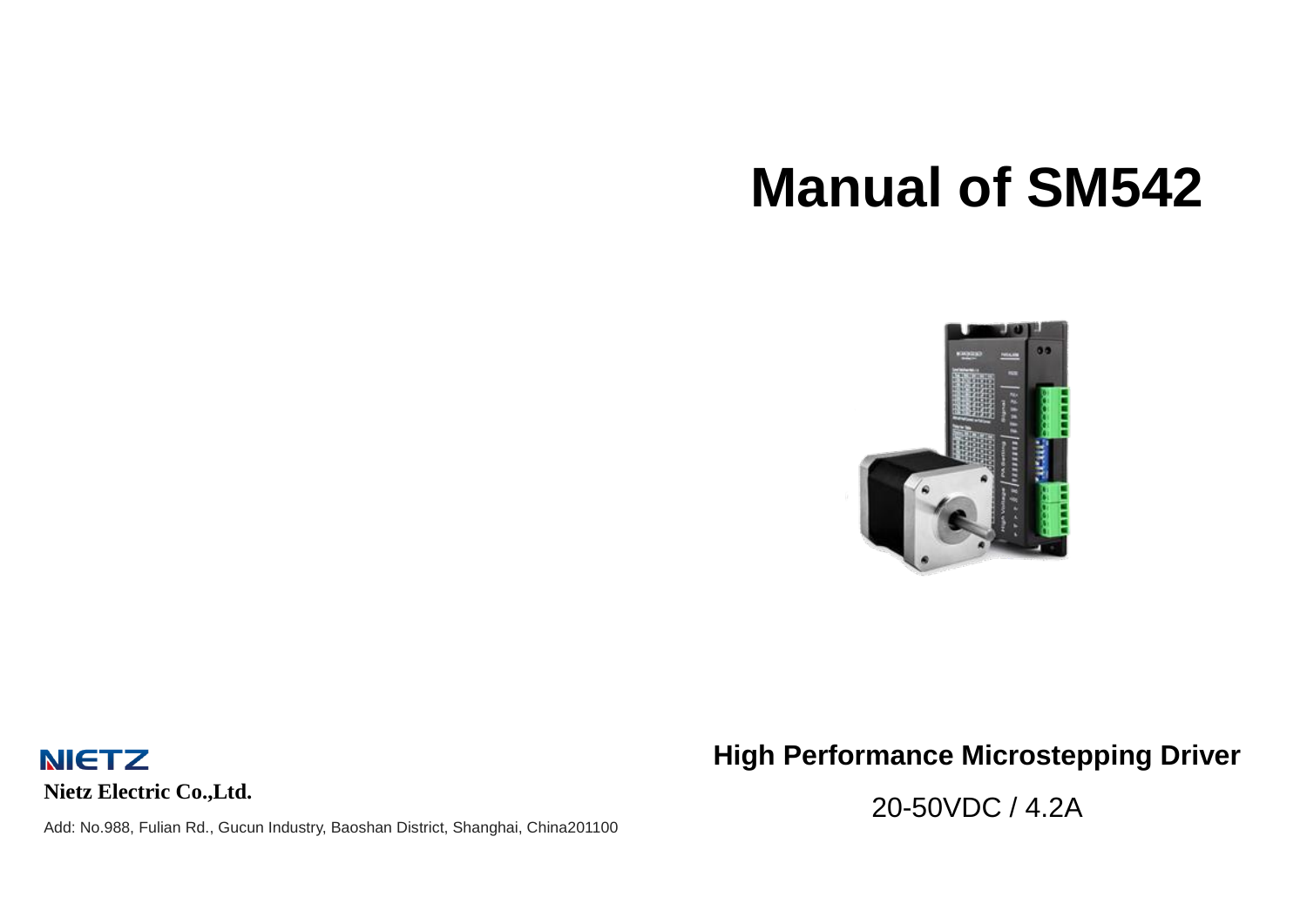# **CATALOG**

| ◆ |
|---|
|   |
|   |
|   |
|   |
|   |
|   |
|   |
|   |
|   |
|   |
|   |
|   |

# <span id="page-1-0"></span>**1.Introduction**

# <span id="page-1-1"></span>◆ **Introduction**

The SM542 is a high performance microstepping driver based on pure-sinusoidal current control technology. This drive has the self-adjustment technology(self-adjust current control parameters)according to different motors, the driven motors can run with smaller noise, lower heating, smoother movement and have better performances at higher speed than most of the drivers in the markets. It is suitable for driving 2-phase and 4-phase hybrid stepping motors.

# <span id="page-1-2"></span>◆ **Features**

- Supply voltage to +50 VDC;
- · Output current up to 4.2A;
- · Pulse input frequency;
- 15 selectable resolutions up to 25,600 steps/rev;
- · TTL compatible and optically isolated input;
- · Pure-sinusoidal current control technology;
- · Self-adjustment technology;
- · Support PUL/DIR and CW/CCW modes;
- · Short-voltage, over-voltage, over-current protections;
- · Automatic idle-current reduction.

# <span id="page-1-3"></span>◆ **Applications**

Suitable for a wide range of stepping motors, from NEMA size 17 to 34. It can be used in various kinds of machines, such as X-Y tables, engraving machines, labeling machines, laser cutters, pick-place devices, and so on. Particularly adapt to the applications desired with low noise, low heating, high speed and high precision.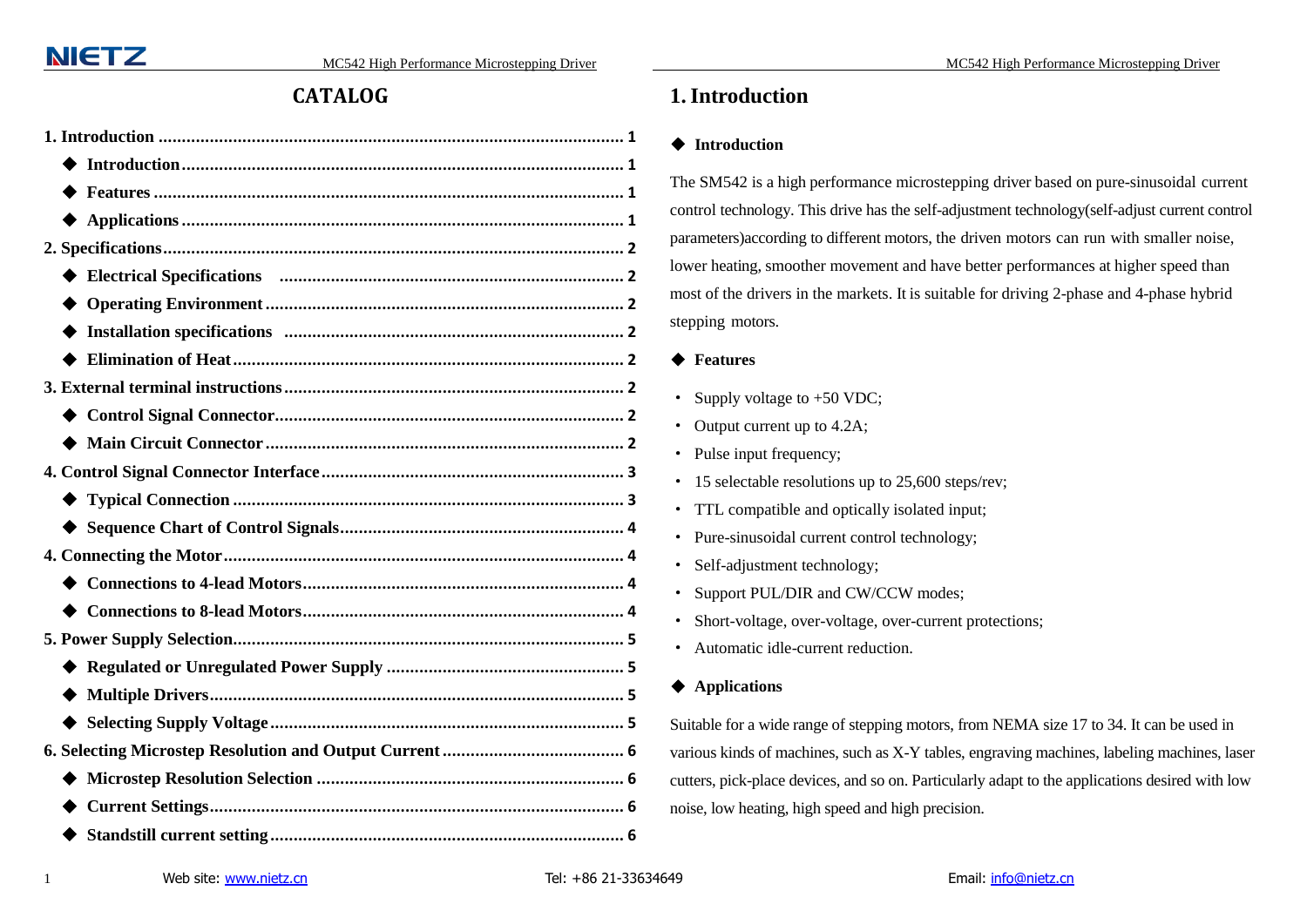# <span id="page-2-0"></span>**2. Specifications**

# <span id="page-2-1"></span>◆ **Electrical Specifications (Tj = 25**℃**/77**℉**)**

| Parameters            | Min            | Typical         | Max       |
|-----------------------|----------------|-----------------|-----------|
| Output current        | 1.0A           |                 | 4.2 A     |
| Supply voltage        | $+20$ VDC      | $+36VDC$        | $+50$ VDC |
| Logic signal current  | 7mA            | $10 \text{ mA}$ | 16 mA     |
| Pulse input frequency |                |                 | 300 kHz   |
| Isolation resistance  | 500 M $\Omega$ |                 |           |

# <span id="page-2-2"></span>**Operating Environment**

| Environment                  | Avoid dust, oil fog and corrosive gases |
|------------------------------|-----------------------------------------|
| <b>Ambient Temperature</b>   | $0^{\circ}$ C $-50^{\circ}$ C           |
| Humidity                     | $40\%RH$ - 90%RH                        |
| <b>Operating Temperature</b> | $70^{\circ}$ C Max                      |
| Vibration                    | 5.9 <sub>m</sub> /s2 <sub>M</sub> ax    |
| <b>Storage Temperature</b>   | $-20^{\circ}$ C $-65^{\circ}$ C         |

<span id="page-2-3"></span>**Installation specifications** (unit: mm [inch])



Figure 1: Installation specifications

# <span id="page-2-4"></span>◆ **Elimination of Heat**

- Driver's reliable working temperature should be  $\leq 70^{\circ}$  C(158°F), and motor working temperature should be  $<80^{\circ}\text{C}(176^{\circ}\text{F})$ ;
- · It is recommended to use automatic idle-current mode, namely current automatically reduce to 60% when motor stops, so as to reduce driver heating and motor heating;
- · It is recommended to mount the driver vertically to maximize heat sink area. Use forced cooling method to cool the system if necessary.

# <span id="page-2-5"></span>**3. External terminal instructions**

#### <span id="page-2-6"></span>◆ **Control Signal Connector**

| Pin Function | Details                                                                                                                                                                                                                            |  |  |  |
|--------------|------------------------------------------------------------------------------------------------------------------------------------------------------------------------------------------------------------------------------------|--|--|--|
| $PUI +$      | Pulse signal: In single pulse (pulse/direction) mode, this input represents<br>pulse signal, each rising or falling edge active; 4-5V when PUL-HIGH,<br>0-0.5V when PUL-LOW. For reliable response, pulse width should be          |  |  |  |
| $PUI -$      | longer than 1.5 $\mu$ s. Series connect resistors for current-limiting when +12V<br>or $+24V$ used. The same as DIR and ENA signals.                                                                                               |  |  |  |
| $DIR+$       | DIR signal: In single-pulse mode, this signal has low/high voltage levels,<br>representing two directions of motor rotation; For reliable motion<br>response, DIR signal should be ahead of PUL signal by $5 \mu s$ at least. 4-5V |  |  |  |
| DIR-         | when DIR-HIGH, 0-0.5V when DIR-LOW. Please note that rotation<br>direction is also related to motor-driver wiring match. Exchanging the<br>connection of two wires for a coil to the driver will reverse motion<br>direction.      |  |  |  |
| $ENA+$       | Enable signal: This signal is used for enabling/disabling the driver. High<br>level (NPN control signal, PNP and Differential control signals are on the                                                                           |  |  |  |
| ENA-         | contrary, namely Low level for enabling.) for enabling the<br>driver and low level for disabling the driver. Usually left<br>UNCONNECTED (ENABLED).                                                                                |  |  |  |

<span id="page-2-7"></span>◆ **Main Circuit Connector**

3 Web site: [www.nietz.cn](http://www.nietz.cn/) Chronicle Communication of Tel: +86 21-33634649 Email: [info@nietz.cn](mailto:info@nietz.cn)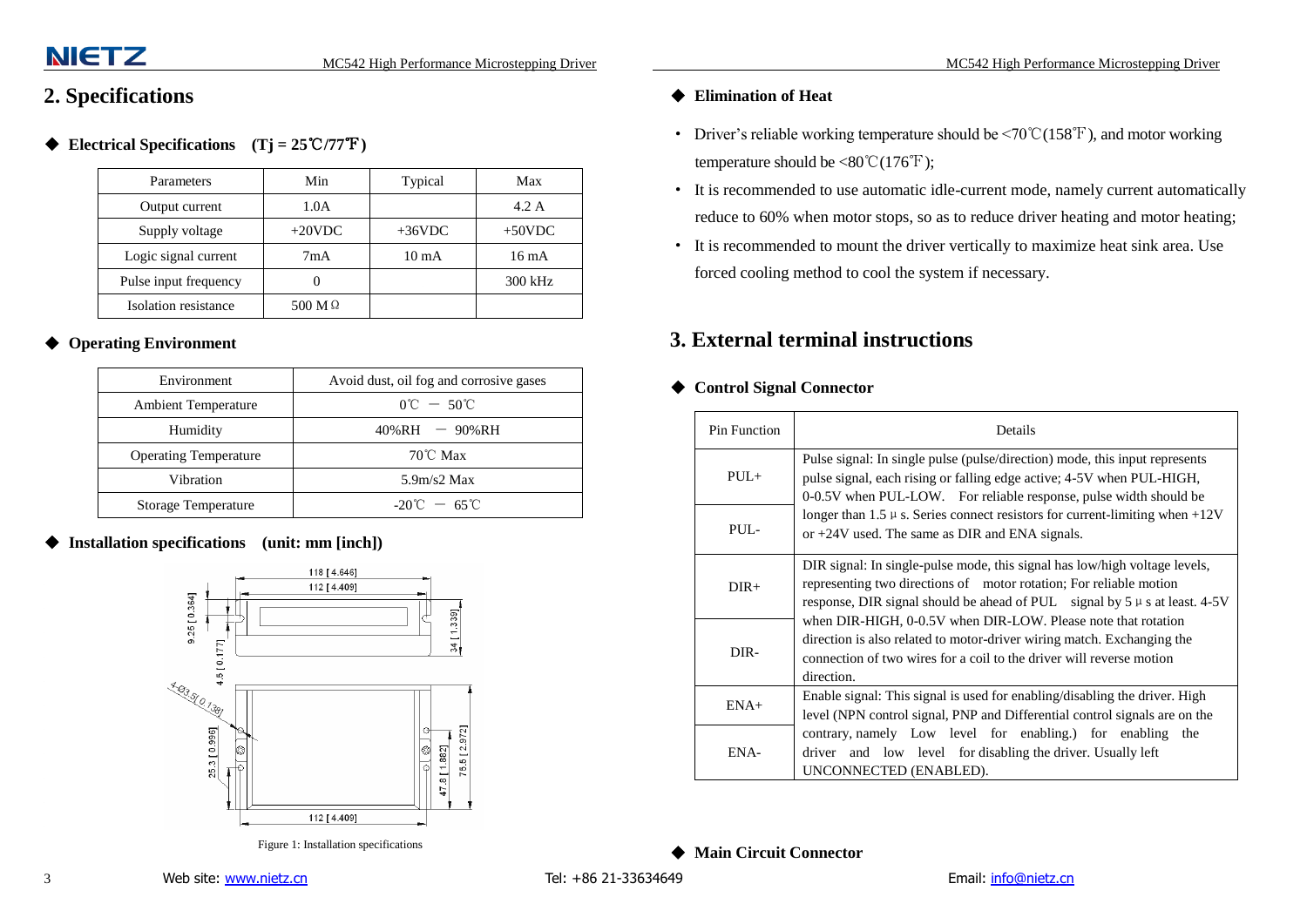| <b>NIETZ</b>        | MC542 High Performance Microstepping Driver                             | MC542 High Performance Microstepping Driver |  |
|---------------------|-------------------------------------------------------------------------|---------------------------------------------|--|
| <b>Pin Function</b> | Details                                                                 | Controller                                  |  |
| $+V$                | Power supply, 20~50 VDC, Including voltage fluctuation and EMF voltage. | Driver<br>vcc                               |  |
| <b>GND</b>          | Power Ground.                                                           | 270Ω<br><b>TEL</b><br>$PUL-$                |  |
| $A+$ , $A-$         | Motor Phase A                                                           | $PCL-$                                      |  |
| $B+$ , $B-$         | Motor Phase B                                                           | $270\Omega$<br>$:$ DIR<br>DIR-              |  |

# <span id="page-3-0"></span>**4. Control Signal Connector Interface**

The SM542 can accept differential and single-ended inputs (including open-collector and PNP output). The SM542 has 3 optically isolated logic inputs which are located on connector P1 to accept line driver control signals. These inputs are isolated to minimize or eliminate electrical noises coupled onto the drive control signals. Recommend use line driver control signals to increase noise immunity of the driver in interference environments. In the following figures, connections to open-collector and PNP signals are illustrated.



Figure 2: Connectionsto open-collector signal (common-anode)



Figure 3: Connection to PNP signal (common-cathode)

# <span id="page-3-1"></span>◆ **Typical Connection**

A complete stepping system should include stepping motor, stepping driver, power supply and controller (pulse generator). A typical connection is shown as figure 4.



Figure 4: Typical connection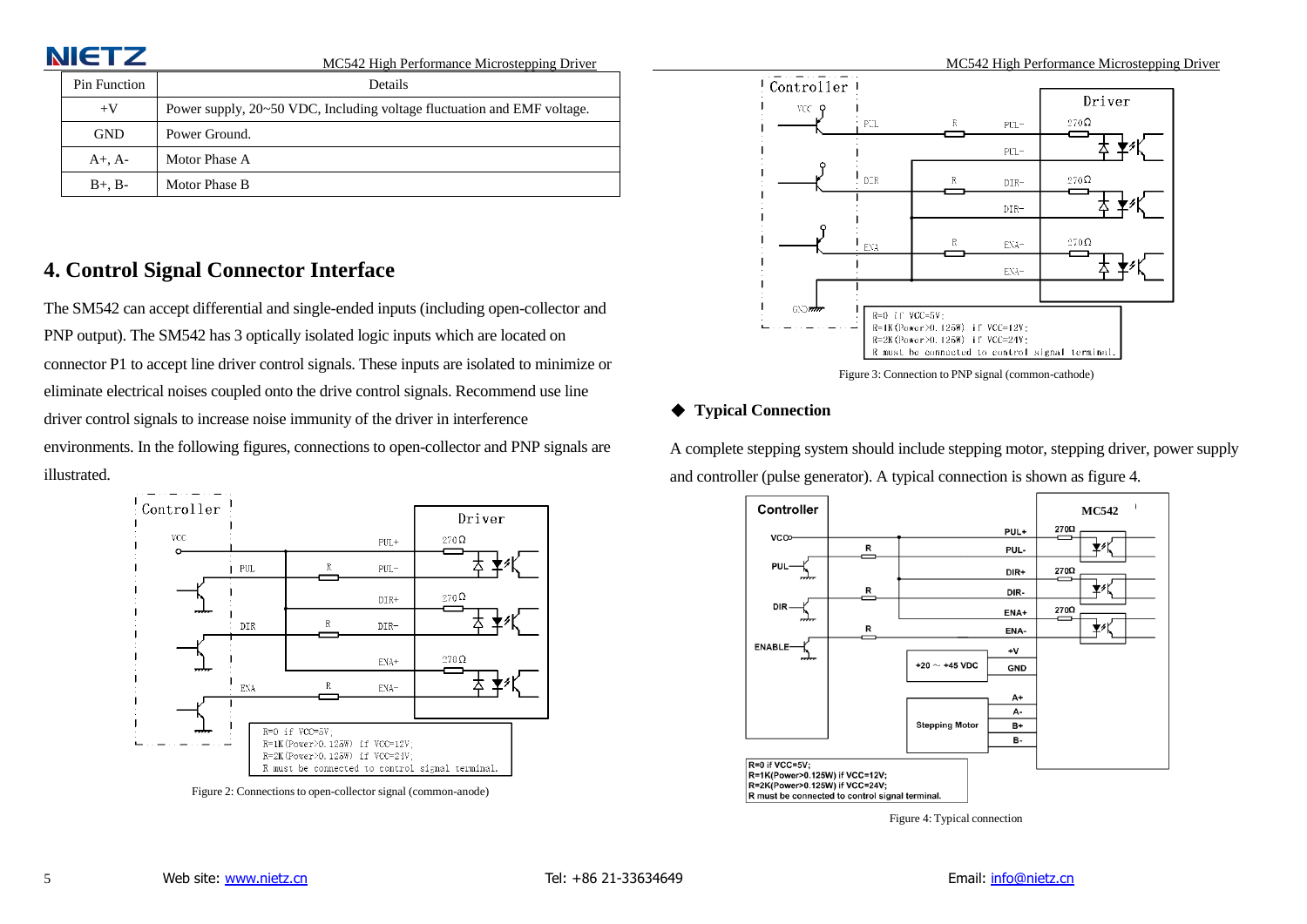# <span id="page-4-0"></span>◆ **Sequence Chart of Control Signals**

In order to avoid some fault operations and deviations, PUL, DIR and ENA should abide by some rules, shown as following diagram:



Figure 5: Sequence chart of controlsignals

#### **Remark:**

- · t1: ENA must be ahead of DIR by at least 5 ms. Usually, ENA+ and ENA- are NC (not connected). See "Connector P1 Configurations" for more information.
- · t2: DIR must be ahead of PUL effective edge by 5ms to ensure correct direction;
- · t3: Pulse width not less than 1.5 ms;
- · t4: Low level width not less than 1.5 ms.

# <span id="page-4-1"></span>**4. Connecting the Motor**

The SM542 V2.0 can drive any 2-pahse and 4-pahse hybrid stepping motors.

## <span id="page-4-2"></span>◆ **Connections to 4-lead Motors**

4 lead motors are the least flexible but easiest to wire. Speed and torque will depend on winding inductance. In setting the driver output current, multiply the specified phase current by 1.4 to determine the peak output current.



Figure 6: 4-lead MotorConnections

#### <span id="page-4-3"></span>◆ **Connections to 8-lead Motors**

8 lead motors offer a high degree of flexibility to the system designer in that they may be connected in series or parallel, thus satisfying a wide range of applications.

#### · **Series Connections**

A series motor configuration would typically be used in applications where a higher torque at lower speeds is required. Because this configuration has the most inductance, the performance will start to degrade at higher speeds. In series mode, the motors should also be run at only 70% of their rated current to prevent over heating.



Figure 7: 8-lead motor series connections

· **Parallel Connections**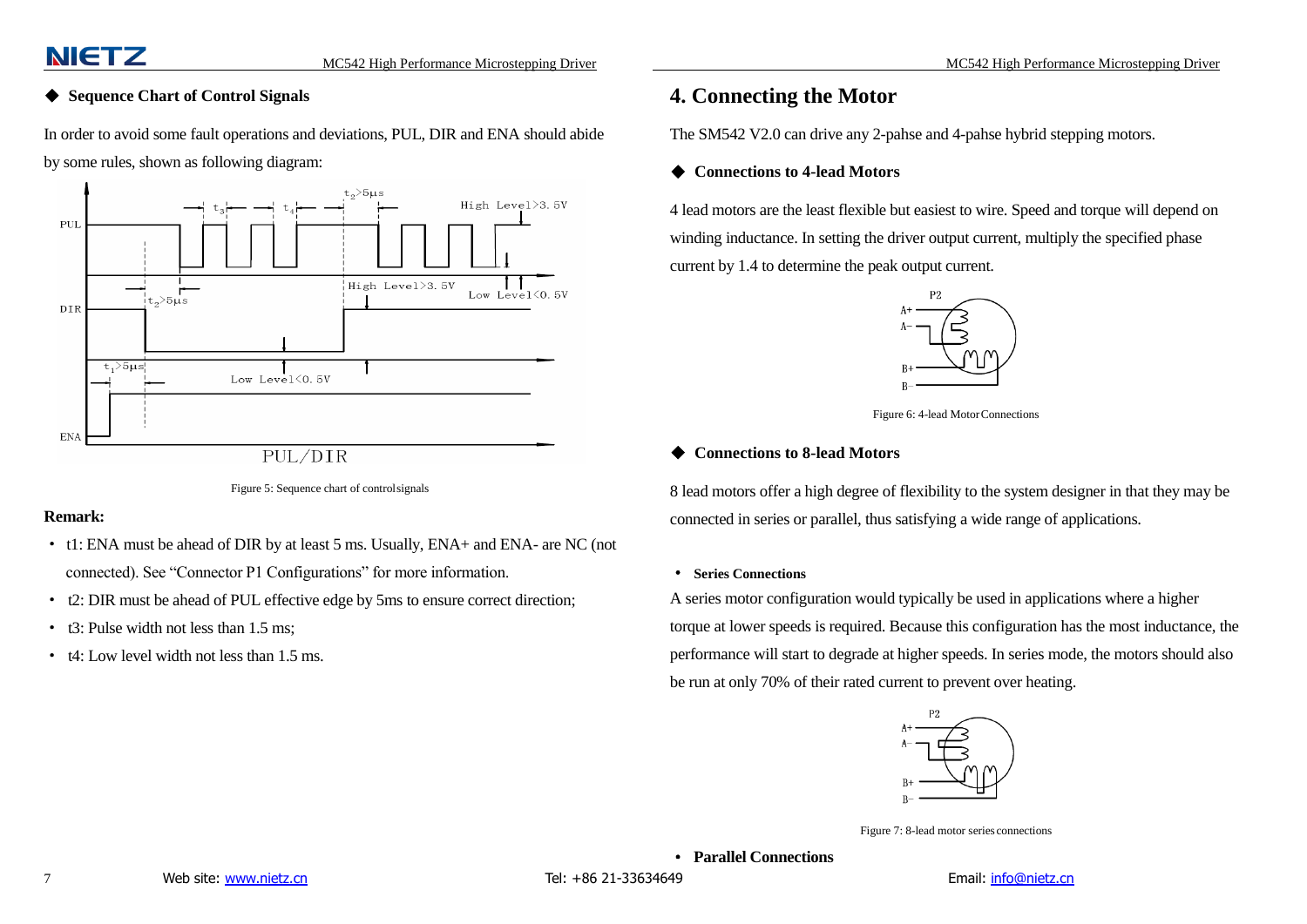# MC542 High Performance Microstepping Driver MC542 High Performance Microstepping Driver MC542 High Performance Microstepping Driver

An 8 lead motor in a parallel configuration offers a more stable, but lower torque at lower speeds. But because of the lower inductance, there will be higher torque at higher speeds. Multiply the per phase (or unipolar) current rating by 1.96, or the bipolar current rating by 1.4, to determine the peak output current.



Figure 8: 8-lead motor parallelconnections

# <span id="page-5-0"></span>**5. Power Supply Selection**

The SM542 can match medium and small size stepping motors (from NEMA frame size 17 to 34) made by NIETZ or other motor manufactures around the world. To achieve good driving performances, it is important to select supply voltage and output current properly. Generally speaking, supply voltage determines the high speed performance of the motor, while output current determines the output torque of the driven motor (particularly at lower speed). Higher supply voltage will allow higher motor speed to be achieved, at the price of more noise and heating. If the motion speed requirement is low, it's better to use lower supply voltage to decrease noise, heating and improve reliability.

# <span id="page-5-1"></span>◆ **Regulated or Unregulated Power Supply**

Both regulated and unregulated power supplies can be used to supply the driver. However, unregulated power supplies are preferred due to their ability to withstand current surge. If regulated power supplies (such as most switching supplies.) are indeed used, it is important to have large current output rating to avoid problems like current clamp, for example using 4A supply for 3A motor-driver operation. On the other hand, if unregulated supply is used, one may use a power supply of lower current rating than that of motor

(typically  $50\% \sim 70\%$  of motor current). The reason is that the driver draws current from the power supply capacitor of the unregulated supply only during the ON duration of the PWM cycle, but not during the OFF duration. Therefore, the average current withdrawn from power supply is considerably less than motor current. For example, two 3A motors can be well supplied by one power supply of 4A rating.

#### <span id="page-5-2"></span>◆ **Multiple Drivers**

It is recommended to have multiple drivers to share one power supply to reduce cost, if the supply has enough capacity. To avoid cross interference, DO NOT daisy-chain the power supply input pins of the drivers. (Instead, please connect them to power supply separately.)

## <span id="page-5-3"></span>◆ **Selecting Supply Voltage**

The power MOSFETS inside the M542 V2.0 can actually operate within  $+20 \sim +50$ VDC, including power input fluctuation and back EMF voltage generated by motor coils during motor shaft deceleration. Higher supply voltage can increase motor torque at higher speeds, thus helpful for avoiding losing steps. However, higher voltage may cause bigger motor vibration at lower speed, and it may also cause over-voltage protection or even driver damage. Therefore, it is suggested to choose only sufficiently high supply voltage for intended applications, and it is suggested to use power supplies with theoretical output voltage of  $+20 \sim +45$ VDC, leaving room for power fluctuation and back-EMF.